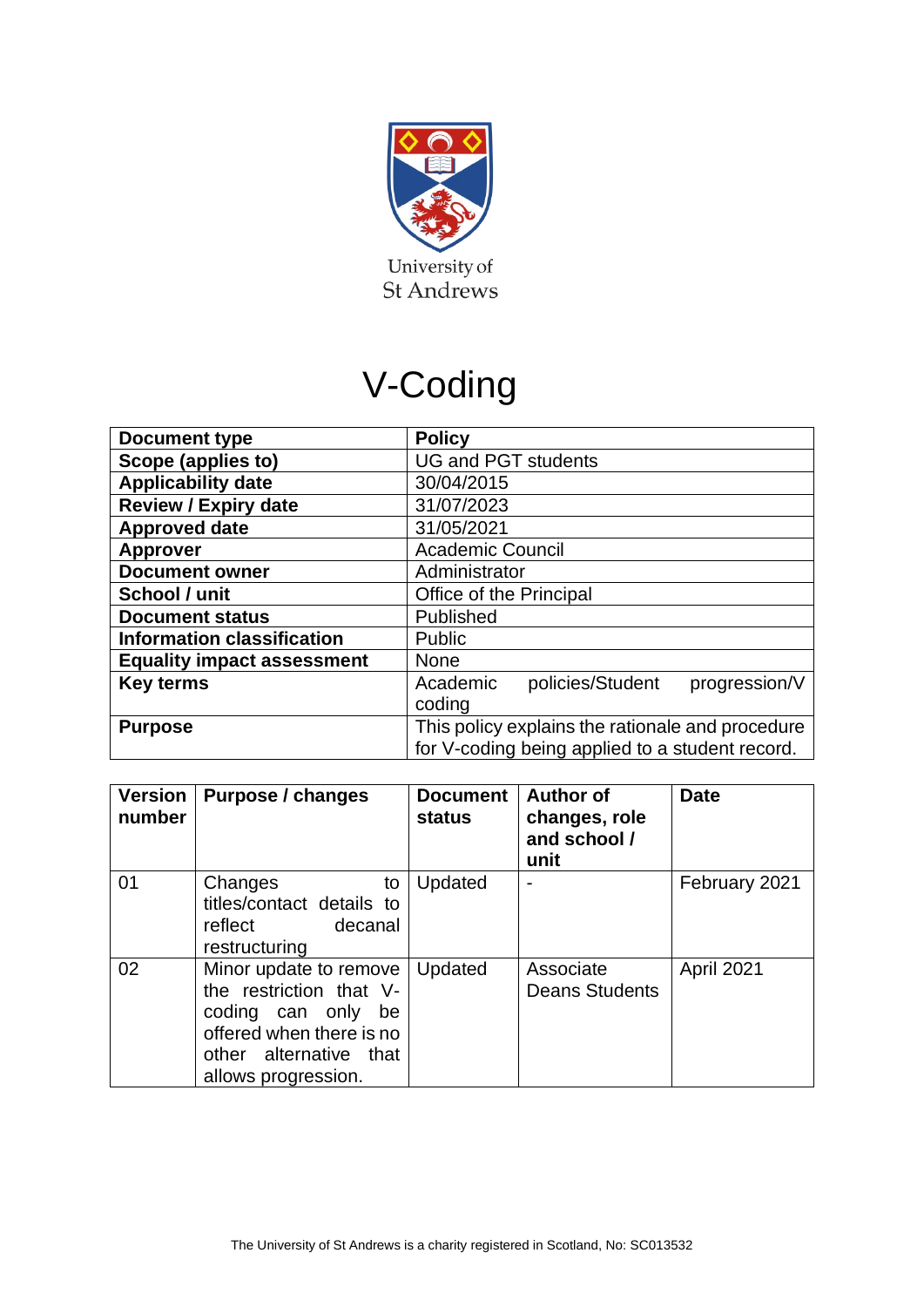### **UNIVERSITY OF ST ANDREWS**

## **POLICY ON V-CODING<sup>1</sup>**

#### **1. Rationale**

In exceptional circumstances, a student enrolled in an undergraduate or taught postgraduate programme may be ineligible to progress or to complete their degree, or otherwise significantly disadvantaged.

#### **2. Policy**

To address such cases, and only where there is compelling evidence of the severity of the student's circumstances and also justification for why they were not able to request Leave of Absence or other adjustments at the time of those circumstances, all grades in either a single semester or whole year may be marked as empty (*vacat*). This V-coding is displayed in place of a grade on the transcript in the affected semester(s) and permits the modules to be re-taken, removes the modules from the degree classification algorithms and degree pathway. Such V-coding prevents any perceived disadvantage to the student which may arise from displaying non-representative poor grades. The wording on the transcript to describe V-coding will be "Module grade declared void due to mitigating circumstances". V-coding only affects the student's module grades in the relevant semesters; in all other respects the student's record remains the same.

#### **3. Procedure**

Students cannot request V-coding. The decision to apply the V-coding policy lies with the Vice-Principal (Proctor) or named delegate and will arise as result of escalation of such exceptional cases by the Associate Deans (Students).

Cases will be adjudicated on the basis of a full overview of the student's academic and personal circumstances. Information will be solicited from relevant parties including Student Services, Schools, Associate Deans and Registry. V-coding may not be awarded to students who are not in good standing with the University, eg misconduct or tuition fee debt.

In the exceptional cases in which V-coding is deemed appropriate, the student will be advised that a V-coding could be applied to his/her record, and the implications of accepting or rejecting V-coding will be explained in writing. A condition for the application of the V-code is that either (a) the student provides evidence that the exceptional circumstances have now been resolved, or (b) the student takes Leave of Absence until such evidence can be provided. V-coding of modules does not imply that other elements of a student's history will be deleted (for example, academic misconduct, nonacademic misconduct, and financial liability).

The student will be required to confirm that they accept the V-coding and acknowledge its consequences as part of the acceptance process and before the code is applied.

<sup>&</sup>lt;sup>1</sup> To be read in conjunction with the extenuating circumstances policies.